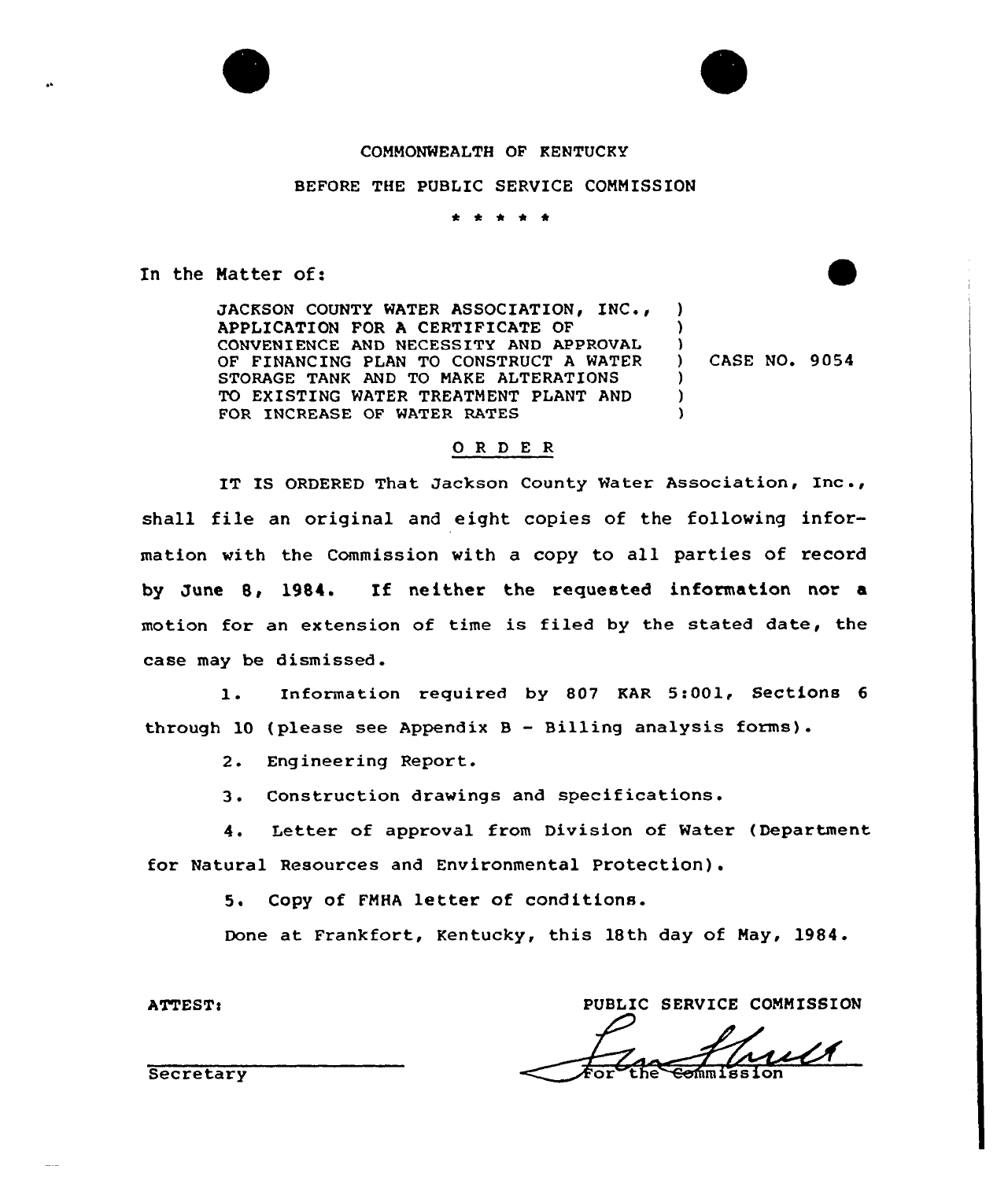

 $\sqrt{2}$ 



## APPENDIX B

APPENDIX TO AN ORDER OF THE PUBLIC SERVICE COMMISSION IN CASE NO. 8775 DATED

### BILLING ANALYSIS

The billing analysis is the chart reflecting the usage by the customers as well as the revenue generated by a specific level of rates. <sup>A</sup> billing analysis of both the current and proposed rates is mandatory for analysis of a rate filing. The following is a step-by-step description which may be used to complete the billing analysis. A completed sample of a biling analysis is also included.

a. Usage Table (Usage by Rate Increment)

In format ion needed to complete the usage table should be obtained from the meter books or other available usage records. The usage table is used to spread total usage into the proper incremental rate step. Initial the proper incremental rate step. recording of usage should be in 100 gallon increments. Where there are only a few very large users or contract customers, actual usage should be used. Usage between 0-100 gallons should be shown as 100, between 101-200 as<br>200, etc. The usages and customers are then combined 200, etc. The usages and customers are then combined for purposes of the usage table as follows:

Column No. <sup>1</sup> is the incremental steps in the present or proposed rate schedule for which the analysis is being<br>made. Column No. 2 is the number of bills in each Column No. 2 is the number of bills in each incremental rate step. Column No. 3 is the total<br>gallons used in each incremental rate step. Columns gallons used in each incremental rate step. Nos. 4, 5, 6, 7, <sup>8</sup> and <sup>9</sup> are labeled to correspond to the incremental rate steps shown in Column No. 1 and contains the actual number of gallons used in each incremental rate step.

Example for completing Usage Table is as follows:

Column No. <sup>1</sup> ia incremental rate steps.

Columns No. 2 and 3 are completed by using<br>information obtained from usage records.

Columns No. 4, 5, 6, 7, 8, and <sup>9</sup> are completed by the following steps:

Step 1: 1st 2,000 gallons minimum bill rate level 432 Bills 518,400 gallons used<br>All bills use 2,000 gallons or less, therefore, all usage is recorded in Column <sup>4</sup> .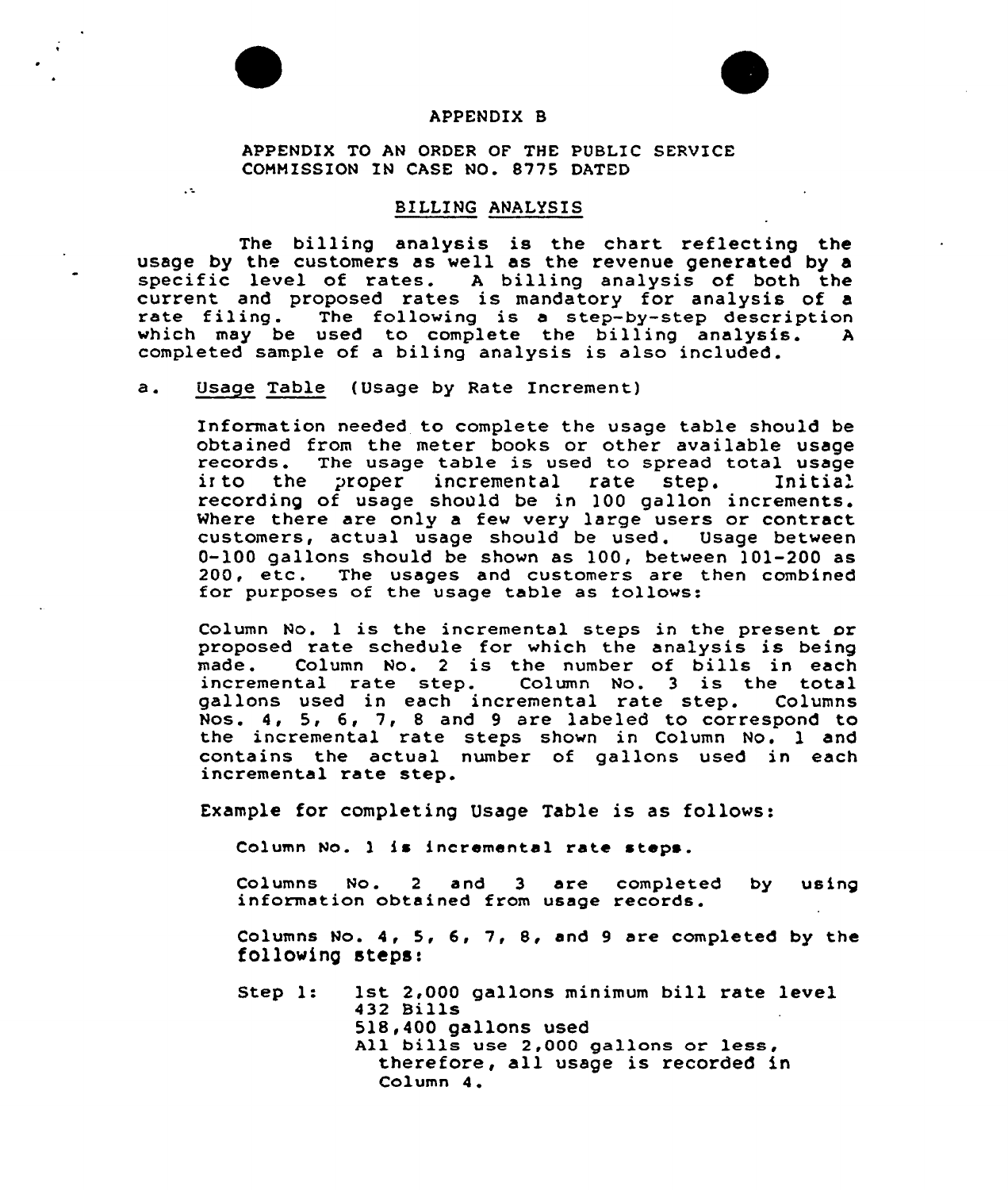Step 2: Next 3,000 gallons rate level 1,735 Bills 1st 2,000 minimum x 1,735 bills =  $3,470,000$ gallons - record in Column <sup>4</sup> Next 3,000 gallons - remainder of water over  $2,000 = 1,388,000 - record in Column 5$  $Step 3:$ Next 10,000 gallons rate level 1,830 Bills 16,268,700 gallons used 1st 2,000 minimum x 1,830 bills = 3,660,000 gallons — record in Column 4 Next 3,000 gallons <sup>x</sup> 1,830 bills <sup>=</sup> 5,490,000 gallons — record in Column 5 Next 10,000 gallons - remainder of water over 3<000 <sup>~</sup> 7,118,700 gallons — record in Column 6 Step 4: Next 25,000 gallons rate level 650 bills<br>15,275,000 gallons used 1st 2,000 minimum x 650 bills = 1,300,000 gallons record in Column <sup>4</sup> Next 3,000 gallons x 650 bills = 1,950,000 gallons record in Column 5 Next 10,000 gallons x 650 bills =  $6,500,000$  gallons - record in Column  $6$ Next 25,000 gallons — remainder of water over  $10,000$  gallons = 5,525,000 gallons - record in Column 7 Step 5: Over 40,0QO gallons rate level 153 bills 9,975,600 gallons used 1st 2,000 minimum x 153 bills =  $306,000$ gallons — record in Column 4 Next  $3,000$  gallons x 153 bills = 459,000 gallons — record in Column 5 Next 10,000 gallons x 153 bills = 1,530,000 gallons - record in Column <sup>6</sup> Next 25,000 gallons x 153 bills =  $3,825,000$ gallons - record in Column '7 Over 40,000 gallons — remainder of water over  $25,000 = 3,855,600$  gallons - record in Column 8 Step  $6:$ Total each column for transfer to Revenue

Table.

 $\ddot{\phantom{a}}$ 

 $-2-$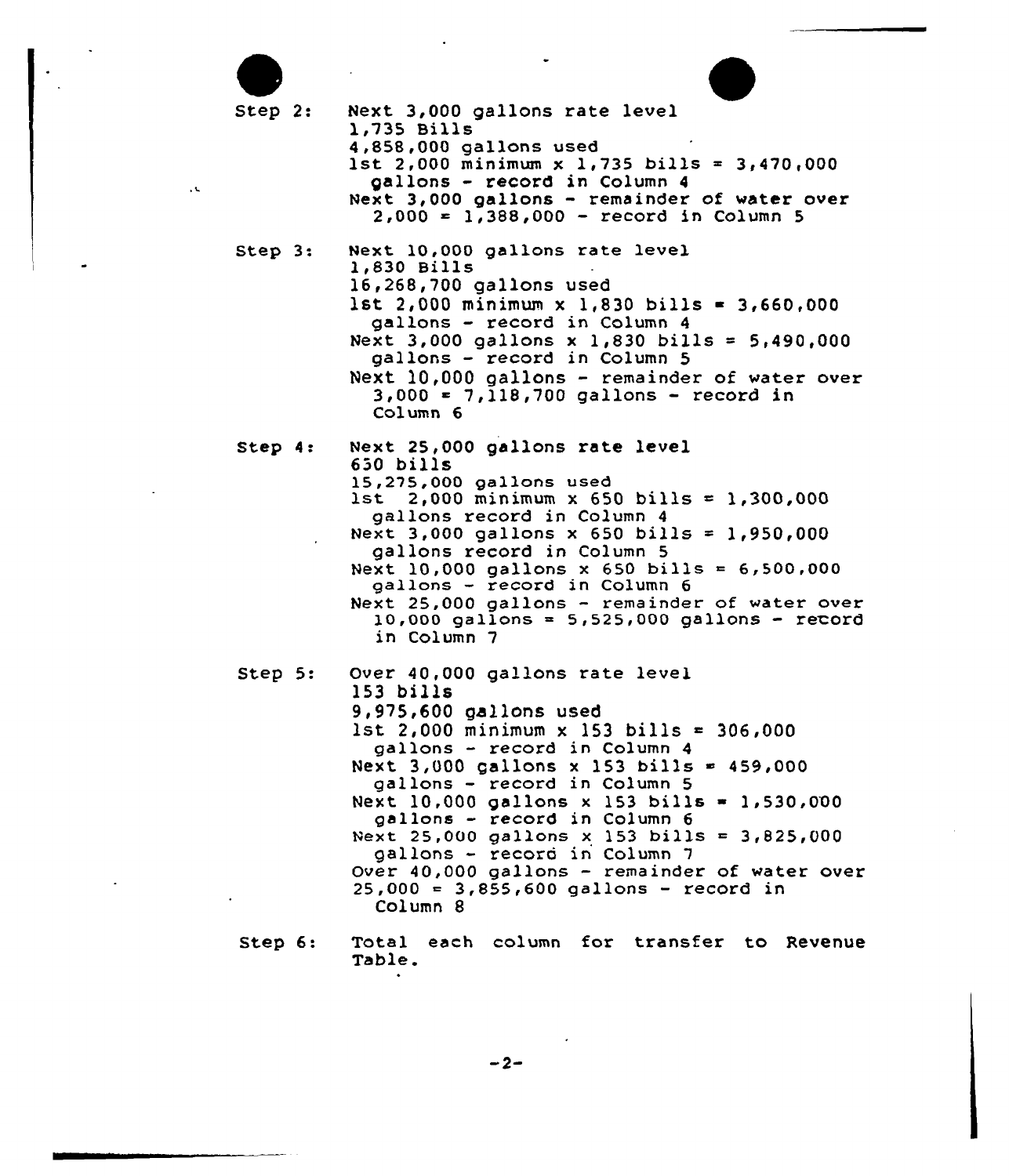

 $b$ .

# Revenue Table (Revenue by Rate Increment)

Revenue Table is used to determine the revenue produced from the Usage Table. Column No. 1 is the incremental<br>rate steps in the rate schedule for which the analysis is being made. Column No. 2 indicates the total number<br>of bills. Column No. 3 is the number of gallons Column No. 3 is the number of gallons accumulated in each rate increment (Totals from Columns 4, 5, 6, <sup>7</sup> and <sup>8</sup> of the above usage table) . Column No. <sup>4</sup> is the rates to be used in determining revenue. Column No. 5 contains revenue produced.

Example for completing Revenue Table is as follows:

Complete Columns no. l, <sup>2</sup> and <sup>3</sup> using information from Usage Table.

Complete Column No. <sup>4</sup> using rate either present or proposed

Column No. <sup>5</sup> is completed by <sup>f</sup>irst multiplying the bills times the minimura charge.

Then, starting with the second rate increment, multiply Column No. <sup>3</sup> by Column No. <sup>4</sup> and total.